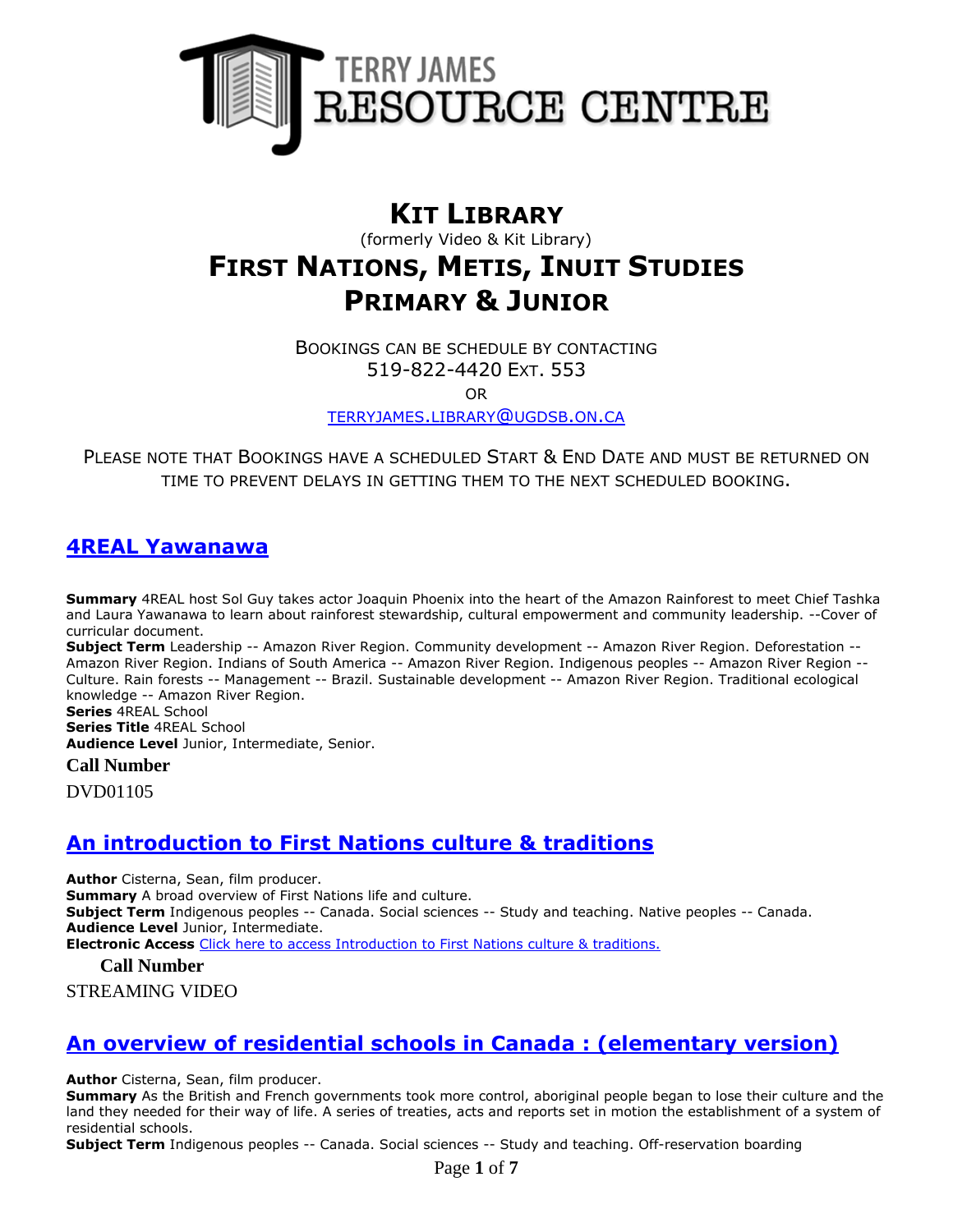#### **Call Number**

STREAMING VIDEO

### **[Apocalypse. Episode 4](https://ug.ent.sirsidynix.net/client/en_CA/TJR/search/detailnonmodal/ent:$002f$002fSD_ILS$002f0$002fSD_ILS:321567/email?)**

**Author** Hsiung, Chris, producer, director, actor.

**Summary** "Two apocalyptic events transformed Indigenous life in the prairie forever - the massacre of the buffalo and the introduction of disease. These led to a spiritual and cultural disaster and mass starvation for First Nation tribes, essentially wiping out a once vibrant culture. Devastated, First Nations people turned to the Dominion of Canada for help. Canada's responsibility went from one of protection to one of civilizing."--From distributor's website.

**Subject Term** Indigenous peoples -- Canada -- Alberta -- Calgary. Indigenous peoples -- Cultural assimilation -- Alberta - - Films. Indigenous peoples -- Alberta -- Calgary -- History. Siksika Indians -- Alberta. Reconciliation. Elders (Native peoples) -- Canada.

**Series** Elder in the making ; 4 Elder in the making ; 4.

**Audience Level** Junior, Intermediate, Senior.

**Electronic Access** [Click here to access Apocalypse.](https://learn360.infobase.com/p_ViewVideo.aspx?customID=52234)

**Call Number**

STREAMING VIDEO

# **[Broken treaty. Episode 5](https://ug.ent.sirsidynix.net/client/en_CA/TJR/search/detailnonmodal/ent:$002f$002fSD_ILS$002f0$002fSD_ILS:321568/email?)**

**Author** Hsiung, Chris, producer, director, actor.

**Summary** "As time passed, the Canadian government's perspective with regards to Aboriginal people changed. The Indian was now a problem needing a solution. What follows from the treaty signing is a genocide in slow motion. Elder Narcisse Blood shares his story growing up in residential school and the person he became."--From distributor's website. **Subject Term** Indigenous peoples -- Alberta -- Calgary. Indigenous peoples -- Cultural assimilation -- Alberta -- Films. Indigenous peoples -- Alberta -- Calgary -- History. Older Indians -- Alberta. Siksika Indians -- Alberta. Offreservation boarding schools -- Canada. Reconciliation. Elders (Native peoples) -- Canada. **Series** Elder in the making ; 5 Elder in the making ; 5.

**Audience Level** Junior, Intermediate, Senior.

**Electronic Access** [Click here to access Broken treaty.](https://learn360.infobase.com/p_ViewVideo.aspx?customID=52235)

**Call Number**

STREAMING VIDEO

### **[Death and renewal. Episode 6](https://ug.ent.sirsidynix.net/client/en_CA/TJR/search/detailnonmodal/ent:$002f$002fSD_ILS$002f0$002fSD_ILS:321569/email?)**

**Author** Hsiung, Chris, producer, director, actor.

**Summary** "Despite the history, trauma and devastating loss, there is a somewhat renewed sense of commitment to the land and for future generations. As Blackfoot Elder Narcisse Blood once spoke "the folly is when we think man is it." We must respect all life. History deepens our sense of place and reveals the mistakes of civilization. While acknowledging the human rights abuses of the past, the filmmakers also discover a sense of joy and hope for the future. As it turns out, an elder in the making is a responsibility we all share."--From distributor's website.

**Subject Term** Indigenous peoples -- Canada -- Alberta -- Calgary. Indigenous peoples -- Cultural assimilation -- Alberta - - Films. Indigenous peoples -- Alberta -- Calgary -- History. Siksika Indians -- Alberta. Reconciliation. Elders (Native peoples) -- Canada.

**Series** Elder in the making ; 6 Elder in the making ; 6. **Audience Level** Junior, Intermediate, Senior. **Electronic Access** [Click here to access Death and renewal.](https://learn360.infobase.com/p_ViewVideo.aspx?customID=52236)

**Call Number**

STREAMING VIDEO

### **[Discovering Canada our early explorers.](https://ug.ent.sirsidynix.net/client/en_CA/TJR/search/detailnonmodal/ent:$002f$002fSD_ILS$002f0$002fSD_ILS:244717/email?)**

**Summary** "This program brings to life many of Canada's earliest explorers. Beginning with the arrival of people across the Beringia Land Bridge, students will learn about the explorers who first came to and explored Canada. Along with learning about who these explorers were, we explain the reasons they came, what they were hoping to find here, and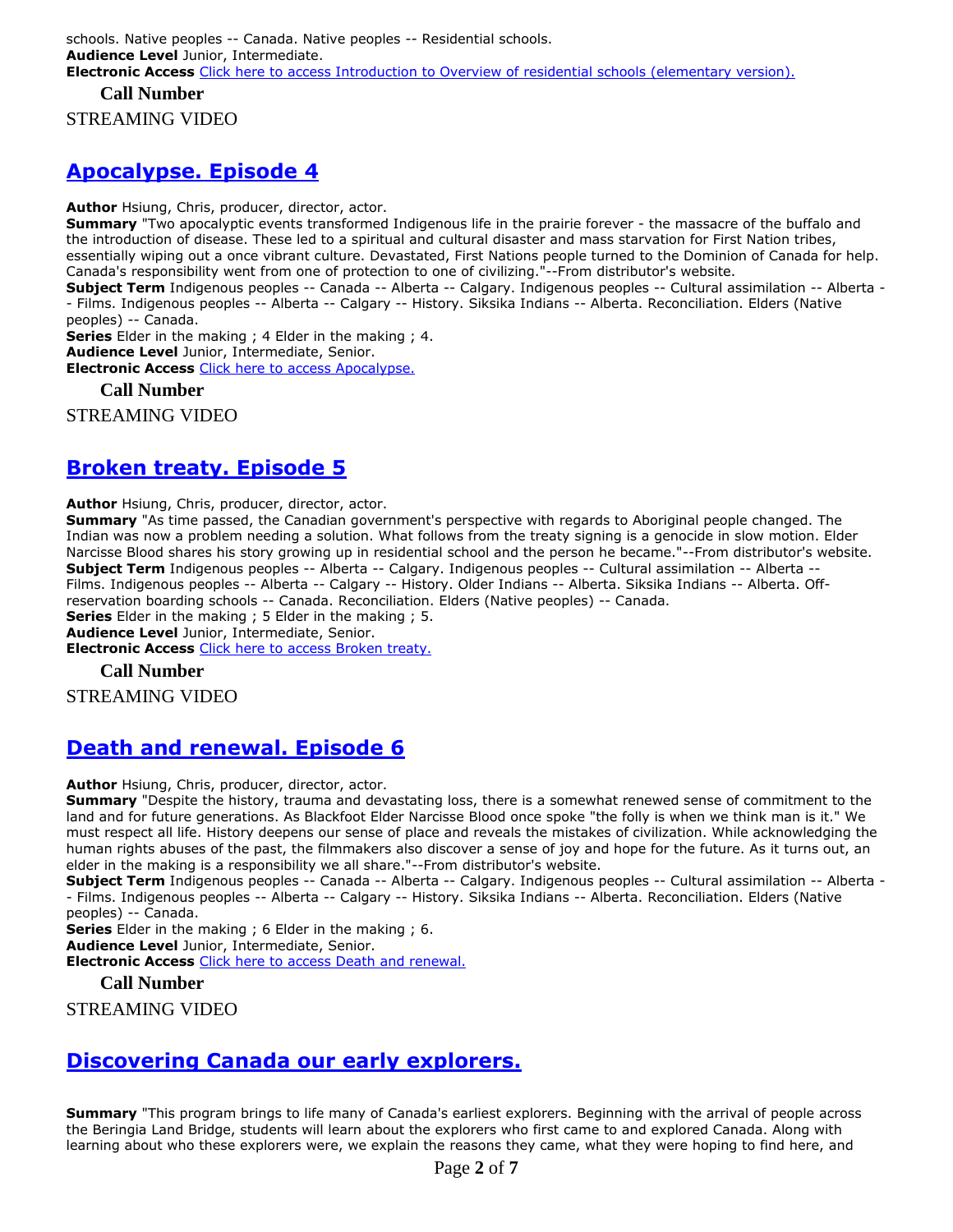their early contact and interaction with Canada's aboriginal societies. Students will meet Leif Ericsson, John Cabot, Jacques Cartier, Martin Frobisher, Samuel de Champlain, Henry Kelsey, George Vancouver, Simon Fraser, David Thompson, and of course, our original explorers, the First Nations people." **Subject Term** Beringia Land Bridge. Explorers -- Canada -- History. **Audience Level** Grades 3-5, 6-8. Junior, Intermediate. **Electronic Access** [Click here to access this video on LEARN360.](http://www.learn360.com/ShowVideo.aspx?ID=594624)

**Call Number**

STREAMING VIDEO

### **[Electric pow wow : a Tribe Called Red](https://ug.ent.sirsidynix.net/client/en_CA/TJR/search/detailnonmodal/ent:$002f$002fSD_ILS$002f0$002fSD_ILS:322089/email?)**

**Author** Dartis, Mary, producer.

**Summary** "If you're an indigenous person living in a country that was forcefully colonized, it's all too common to find yourself underrepresented and misrepresented if not blatantly and systematically devalued and attacked. Positive role models and a positive self-identity are hard to come by, yet the Canadian DJ collective A Tribe Called Red, is a modern gateway into urban and contemporary indigenous culture and experience, celebrating all its layers and complexity. With multiple nominations for Juno Awards, the group's music, which blends traditional Latin and hip hop rhythms, heavy basedriven beats of dubstep, and the powerful and ancient music and culture of Canada's First Nations, has attracted a growing fan base in Canada and across the world. Group members Ian Campeau, Tim Hill, and Ehren Thomas, discuss their lives, early musical influences and their role in building bridges between cultures by broadening cultural awareness and understanding of aboriginal issues from oil and gas pipelines, to reconciling the dark past of Canada's residential schools."--From the distributor.

**Subject Term** Indigenous peoples -- Canada -- Music. Native arts -- Canada -- Music. Disc jockeys -- Canada. Popular music -- Canada. Electronic dance music -- Canada. Indigenous peoples -- Canada -- Social conditions. Musical groups -- Canada -- Interviews.

**Series** W5 W-Five W5. W-Five.

**Audience Level** Junior, Intermediate, Senior. **Electronic Access** [Click here to access Electric pow wow : A Tribe Called Red.](https://learn360.infobase.com/p_ViewVideo.aspx?customID=52239)

**Call Number**

STREAMING VIDEO

### **[Learning about treaties in Canada](https://ug.ent.sirsidynix.net/client/en_CA/TJR/search/detailnonmodal/ent:$002f$002fSD_ILS$002f0$002fSD_ILS:305567/email?)**

**Author** Lemay, Matt producer, narrator.

**Summary** "Elementary students will come to understand the circumstances that led to the process of treaty making including the fur trade, western and northern expansion, and the Seven Years' War. Treaties are compared to promises or solemn covenants. We begin to understand how their negotiation was flawed and how First Nations peoples lives were affected not only in the past, but also how the process still impacts the First nations community today." **Subject Term** Native peoples -- Canada -- Treaties. Indigenous peoples -- Canada -- Treaties -- History. Indigenous peoples -- Canada -- Government relations. Indians, Treatment of -- Canada -- History -- 19th century. **Audience Level** Junior, Intermediate.

**Electronic Access** [Click here to access Learning about treaties in Canada.](https://learn360.infobase.com/p_ViewVideo.aspx?customID=51536)

**Call Number**

STREAMING VIDEO

### **[More than just the fur trade](https://ug.ent.sirsidynix.net/client/en_CA/TJR/search/detailnonmodal/ent:$002f$002fSD_ILS$002f0$002fSD_ILS:322087/email?)**

**Author** LeMay, Matthew, director, screenwriter, producer, host.

**Summary** Chronicles the role the fur trade played in the history of Canada. Students will learn about: the importance of indigenous culture, language and spiritual beliefs; the interaction and first contact between First Nations and Europeans; the reasons that fuelled the fur trade in North America; the role of the Metis in the fur trade; the life and the role of a voyageur; the role of French explorers, Radisson and Groseilliers; the role of the Northwest Company and the Hudson Bay Company and how their establishment changed the fur trade; the importance and role of the birch back canoe (Montreal canoe/canoe du nord), one of Canada's iconic symbols and the importance of regulating the beaver population to maintain a healthy ecosystem.

**Subject Term** Fur trade -- Canada -- History. Métis -- History. Indigenous peoples -- Canada -- History. Native peoples -- Canada -- History.

**Audience Level** Junior, Intermediate.

**Electronic Access** [Click here to access More than just the fur trade.](https://learn360.infobase.com/p_ViewVideo.aspx?customID=52265)

**Call Number**

STREAMING VIDEO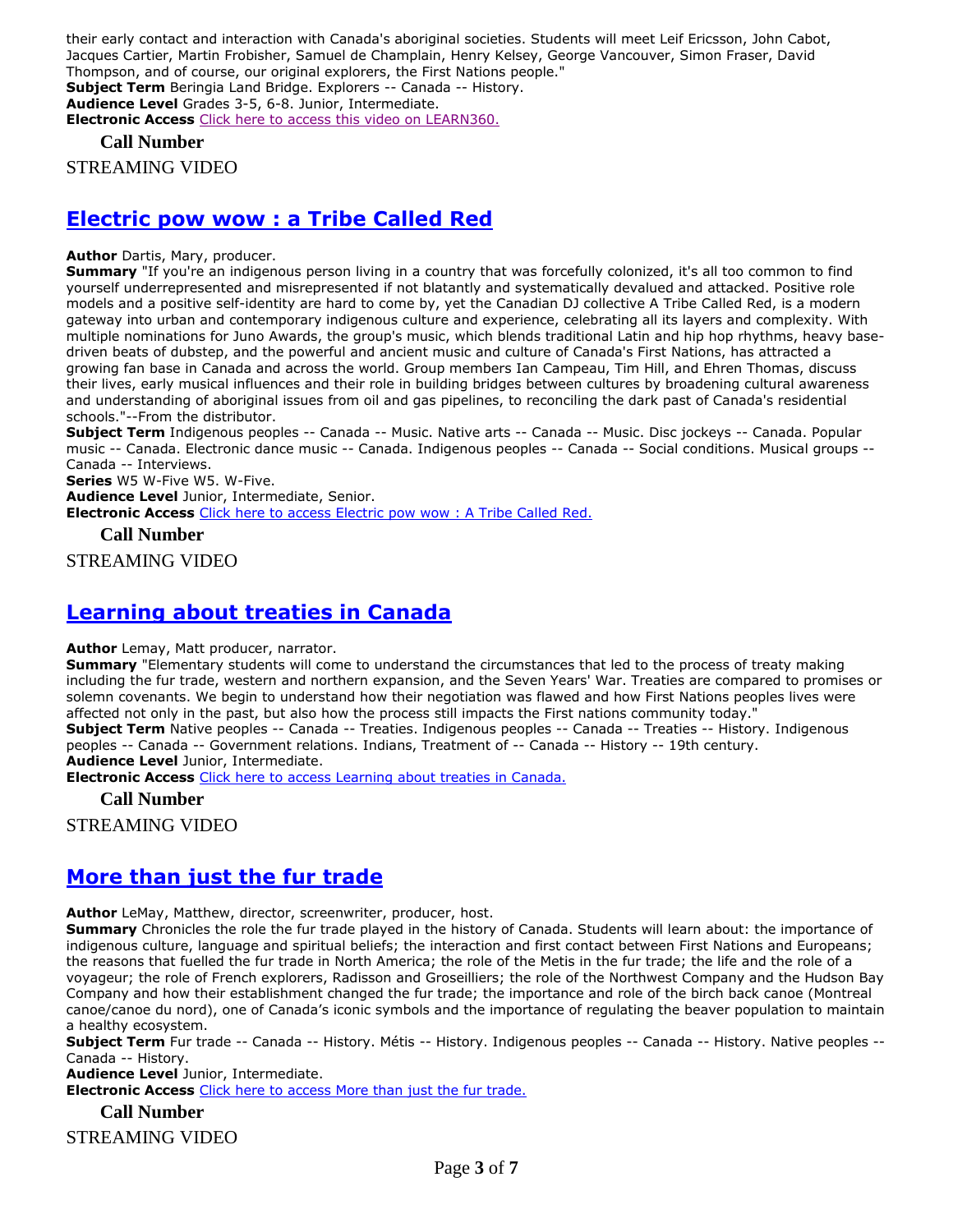## **[Mother Earth](https://ug.ent.sirsidynix.net/client/en_CA/TJR/search/detailnonmodal/ent:$002f$002fSD_ILS$002f0$002fSD_ILS:281325/email?)**

**Author** Newbury, Edward, author, editor.

**Summary** "The life of the people the Europeans found inhabiting this continent was rooted in the Earth. They lived in daily contact with Earth's creatures and most of their life was spent under the sky. The hills and mountains were special places; sacred places where they went to receive their vocations or anew their assurance and strength. To the Native person, the whole Earth was one community of spirit, to be treated with respect and reverence."

**Subject Term** Indigenous peoples -- North America -- Religion. Indigenous peoples -- North America -- Social life and customs. Native Peoples -- Canada -- Religion. Nature -- Religious aspects.

**Series** Canada's native people Canada's native people.

**Audience Level** Primary, Junior.

**Electronic Access** [Click here to access Mother Earth.](http://www.learn360.com/ShowVideo.aspx?ID=1132761)

#### **Call Number**

STREAMING VIDEO

### **[Native arts and crafts](https://ug.ent.sirsidynix.net/client/en_CA/TJR/search/detailnonmodal/ent:$002f$002fSD_ILS$002f0$002fSD_ILS:285956/email?)**

**Author** Mansour, Robert B., producer, director, cinematographer.

**Summary** Although Native arts and crafts were traditionally an expression of spirituality, for many artists today, arts and crafts have become a means of livelihood. Today, Native craft training and marketing boards are assisting artisans and craftspeople across the country. For some it has proven to be a means of livelihood, and for others a way to connect with, appreciate and fully understand their culture and traditions.

**Subject Term** Native art -- Canada. Indigenous peoples -- Canada -- Art. Indian art -- Canada.

**Audience Level** Junior, Intermediate, Senior.

**Electronic Access** [Click here to access Native arts and crafts.](http://www.learn360.com/ShowVideo.aspx?ID=1225791)

**Call Number**

STREAMING VIDEO

### **[Niagara Escarpment](https://ug.ent.sirsidynix.net/client/en_CA/TJR/search/detailnonmodal/ent:$002f$002fSD_ILS$002f0$002fSD_ILS:314500/email?)**

#### **Author** Davidson, Michael, director.

**Summary** "Niagara Falls is the only section of the 450-mile-long Niagara escarpment that most will ever see. But there is so much more to this ancient wall of fossil-rich sedimentary rock. The escarpment weaves its way through the Great Lakes region in the heart of central North America. At its highest point, almost 1,700 feet, the escarpment is four times the height of the Great Pyramid of Giza - and far older. The formation of the escarpment began about 450 million years ago, when it was the outer rim of a shallow sea known to geologists as the Michigan Basin. The visual magnificence of the Niagara Escarpment is only really matched by the richness of its First Nations lore, dotted with epic tales of heroic figures and mysterious spirit worlds. Immerse yourself in the dazzling geological attractions of this truly historical corner of North America."--From the distributor.

**Subject Term** Natural history -- Ontario -- Niagara Escarpment.

**Series** Undiscovered vistas

**Audience Level** Junior, Intermediate, Senior.

**Electronic Access** [Click here to access Niagara Escarpment.](https://learn360.infobase.com/p_ViewVideo.aspx?customID=51539)

#### **Call Number**

STREAMING VIDEO

# **[Raven tales. The Rough Face girl](https://ug.ent.sirsidynix.net/client/en_CA/TJR/search/detailnonmodal/ent:$002f$002fSD_ILS$002f0$002fSD_ILS:281224/email?)**

**Author** Curwen, Colin, producer.

**Summary** Rough Face is a tale about a young girl who learns a valuable lesson about the beauty within herself. The story is told to Dza by the mysterious Frog, and in the young girl's imagination the story is re-enacted by the people of the village in a funny and heartfelt performance.

**Subject Term** Raven (Legendary character) -- Juvenile films. Indigenous peoples -- North America --

Folklore. Indigenous peoples -- Northwest Coast of North America -- Folklore. Indigenous peoples -- Northwest, Canadian -- Folklore. Beauty, Personal -- Juvenile films. Self-perception -- Juvenile films. Folklore -- Canada -- Juvenile films. Cinderella (Tale) -- Adaptations.

**Audience Level** Preschool, Primary, Junior.

**Electronic Access** [Click here to access Raven Tales. The Rough Face girl.](http://www.learn360.com/ShowVideo.aspx?ID=1121175)

#### **Call Number**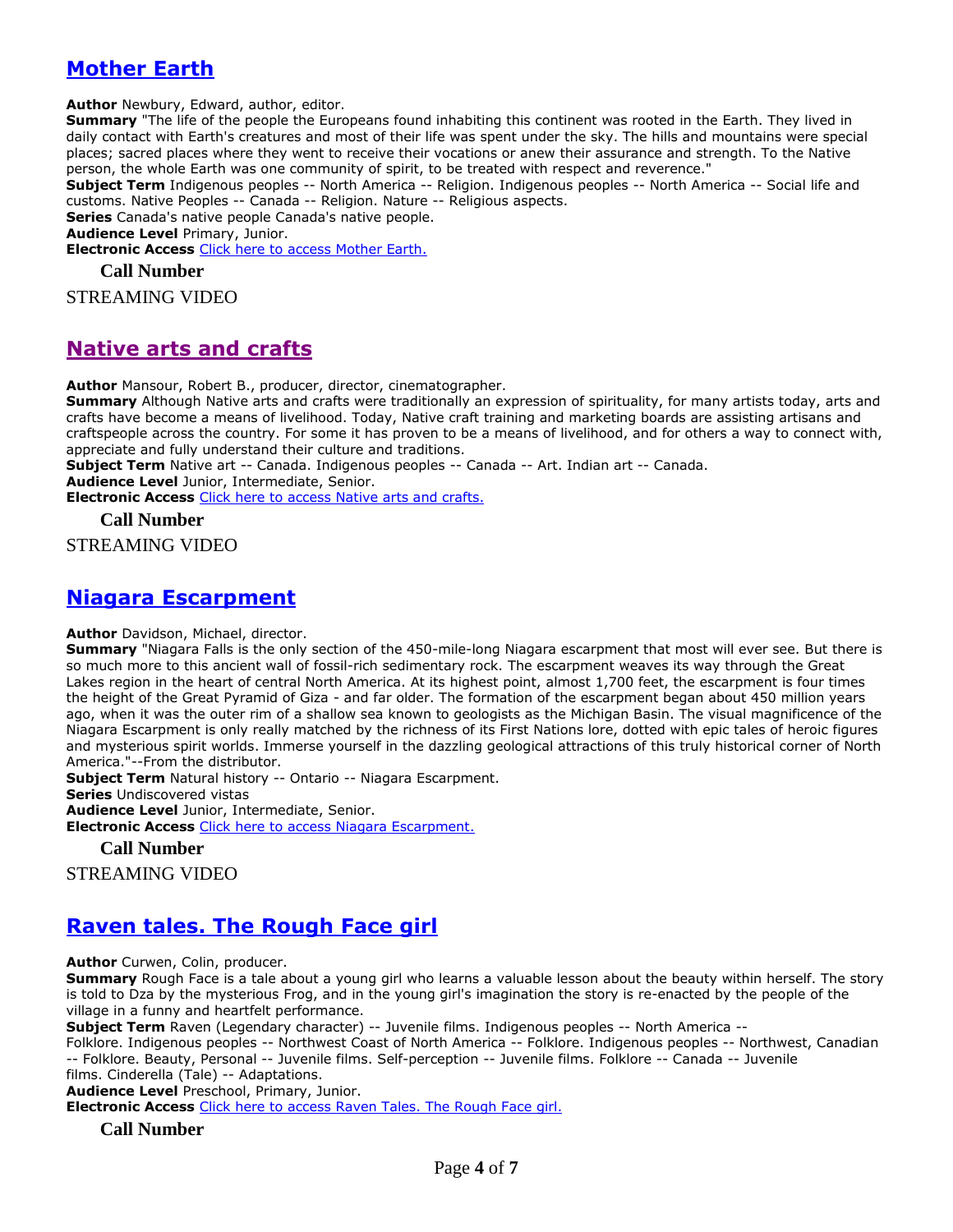### **[Sacred ground. Episode 3](https://ug.ent.sirsidynix.net/client/en_CA/TJR/search/detailnonmodal/ent:$002f$002fSD_ILS$002f0$002fSD_ILS:321566/email?)**

**Author** Hsiung, Chris, producer, director, actor.

**Summary** "Diving deeper into the history of the land and the people who lived there gives us a greater understanding of the present. In this episode, filmmaker Chris Hsuing and Cowboy Smithx from the Blackfoot Nation visit Grasslands National Park, Head-Smashed-in Buffalo Jump, petroglyphs and archeological sites in Treaty 7 territory. This area was a "tapestry of nations" before Europeans arrived with a sophisticated set of protocols and ceremonies to maintain peace and structure. It was considered the "Serengeti of North America" where bison roamed freely and were an integral part of life and survival."--From distributor's website.

**Subject Term** Indigenous peoples -- Canada -- Alberta -- Calgary. Indigenous peoples -- Cultural assimilation -- Alberta - - Films. Indigenous peoples -- Alberta -- Calgary -- History. Siksika Indians -- Alberta. Reconciliation. Elders (Native peoples) -- Canada.

**Series** Elder in the making ; 3 Elder in the making ; 3.

**Audience Level** Junior, Intermediate, Senior.

**Electronic Access** [Click here to access Sacred ground.](https://learn360.infobase.com/p_ViewVideo.aspx?customID=52233)

**Call Number**

STREAMING VIDEO

### **[Shi-shi-etko](https://ug.ent.sirsidynix.net/client/en_CA/TJR/search/detailnonmodal/ent:$002f$002fSD_ILS$002f0$002fSD_ILS:232318/email?)**

**Author** Campbell, Nicola I.

**Summary** "Based on the children's book Shi-shi-etko by Nicola Campbell, this beautiful story follows a young Aboriginal girl on the last four days before she is taken to residential school. Each day of these days she spends with a different family member–her mother, her father and her Yayah (grandmother). Knowing what's in store, each of them reminds her of the beauty of her culture, who she is and, most importantly, to never forget."

**Subject Term** Off-reservation boarding schools -- Canada -- Drama. Family -- Drama. Indigenous children -- Education -- Canada -- Drama. Indigenous peoples -- Canada -- Culture -- Drama. Indigenous peoples -- Canada -- Residential schools -- Drama. Native peoples -- Canada -- Residential schools -- Drama. Native peoples -- Education -- Canada -- Drama. **Audience Level** Junior, Intermediate, Senior.

**Electronic Access** [Click here to access this video on LEARN360.](http://www.learn360.com/ShowVideo.aspx?ID=355097)

**Call Number**

STREAMING VIDEO

### **[Silent X. Episode 1](https://ug.ent.sirsidynix.net/client/en_CA/TJR/search/detailnonmodal/ent:$002f$002fSD_ILS$002f0$002fSD_ILS:321564/email?)**

**Author** Hsiung, Chris, producer, director, actor.

**Summary** "Filmmaker Chris Hsuing sets out on a journey of discovery in traditional Blackfoot territory. Hsuing discovers how history can tell you how life came to be, what has changed and what hasn't changed. He teams up with Cowboy Smithx from the Blackfoot First Nation to delve deep into indigenous history."--From distributor's website. **Subject Term** Indigenous peoples -- Canada -- Alberta -- Calgary. Indigenous peoples -- Cultural assimilation -- Alberta - - Films. Indigenous peoples -- Alberta -- Calgary -- History. Siksika Indians -- Alberta. Reconciliation. Elders (Native peoples) -- Canada.

**Series** Elder in the making ; 1 Elder in the making ; 1.

**Audience Level** Junior, Intermediate, Senior.

**Electronic Access** [Click here to access Silent X.](https://learn360.infobase.com/p_ViewVideo.aspx?customID=52231)

**Call Number**

STREAMING VIDEO

### **[Tecumseh](https://ug.ent.sirsidynix.net/client/en_CA/TJR/search/detailnonmodal/ent:$002f$002fSD_ILS$002f0$002fSD_ILS:287244/email?)**

**Author** Blue Ant Media (Firm), production company.

**Summary** The Americans were expanding west, further encroaching on First Nations land. Tecumseh knew the best chance for his people would be to band together and join the British in the War of 1812. See how this Shawnee warrior's stunning victories and shattering defeats altered the future of North America forever.

**Subject Term** Indigenous peoples -- North America -- History. **Series** Canada 1812: Forged in fire Canada 1812: Forged in fire.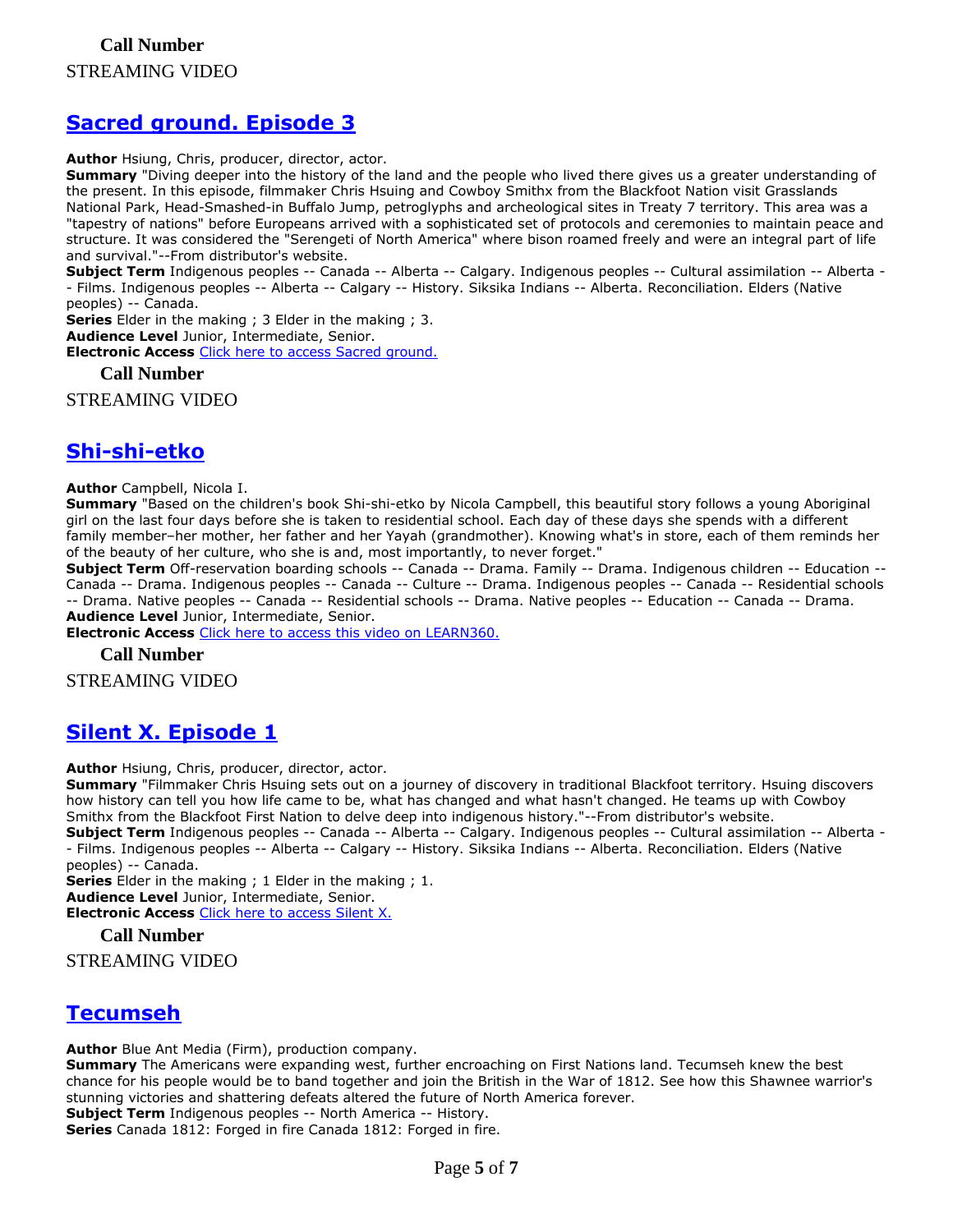**Audience Level** Junior, Intermediate, Senior. **Electronic Access** [Click here to access Tecumseh.](http://www.learn360.com/ShowVideo.aspx?ID=1225844)

### **Call Number** STREAMING VIDEO

### **[The birchbark house \(novel set\)](https://ug.ent.sirsidynix.net/client/en_CA/TJR/search/detailnonmodal/ent:$002f$002fSD_ILS$002f0$002fSD_ILS:159340/email?)**

**Author** Erdrich, Louise.

**Summary** Omakayas, a seven-year-old Native American girl of the Ojibwa tribe, lives through the joys of summer and the perils of winter on an island in Lake Superior in 1847.

**Subject Term** Ojibwa Indians -- Fiction. Indians of North America -- Fiction. Islands -- Fiction. Seasons -- Fiction. **Audience Level** Junior.

#### **Call Number**

NS1105 SET 1

NS1105 SET 2

NS1105 SET 3

NS1105 SET 4

NS1105 SET 5

NS1105 SET 6

# **[The Métis in Canada](https://ug.ent.sirsidynix.net/client/en_CA/TJR/search/detailnonmodal/ent:$002f$002fSD_ILS$002f0$002fSD_ILS:296971/email?)**

**Author** LeMay, Matthew, author, producer, director.

**Summary** The Métis are one of Canada's three official Aboriginal peoples and have played an instrumental role in shaping the Canada we know today.

**Subject Term** Métis. Métis -- History. Indigenous peoples -- Canada. Social sciences -- Study and teaching. Native peoples -- Canada.

**Audience Level** Junior, Intermediate.

**Electronic Access** [Click here to access The Metis in Canada.](http://learn360.infobase.com/p_ViewVideo.aspx?customID=49348)

**Call Number**

STREAMING VIDEO

### **[We are all... Treaty People \(novel study\)](https://ug.ent.sirsidynix.net/client/en_CA/TJR/search/detailnonmodal/ent:$002f$002fSD_ILS$002f0$002fSD_ILS:322269/email?)**

**Author** Switzer, Maurice.

**Summary** Provides a comprehensive explanation and history of the Anishinabek people and the negotiated treaties for all elementary students in Ontario and beyond.

**Subject Term** Indigenous peoples -- Ontario -- Social life and customs. Indigenous peoples. **Audience Level** Primary, Junior.

#### **Call Number**

NS1234 SET 1

NS1234 SET 2

NS1234 SET 3

### **[Westward trek. Episode 2](https://ug.ent.sirsidynix.net/client/en_CA/TJR/search/detailnonmodal/ent:$002f$002fSD_ILS$002f0$002fSD_ILS:321565/email?)**

**Author** Hsiung, Chris, producer, director, actor.

**Summary** "The intent of early Canadians was in retrospect clear: to make way for the railway to unite the country; deal with the 'Indian problem'; and claim the land and all its resources. The impact of broken promises and cultural genocide on a population decimated by small pox and disease are felt to this day. The past does not lie passively in history textbooks but lives in flesh and blood today. Join Cowboy Smithx (the "x" is silent), a Blackfoot searching for his identity, and Chris Hsuing, a first generation Chinese-Canadian filmmaker, on a trip across Treaty 7 territory to re-discover their shared heritage. This film blends sweeping visual imagery and documentary storytelling as well as poetry and theatrical performance to bring to life the memories of the land and its people."--From distributor's website. **Subject Term** Indigenous peoples -- Canada -- Alberta -- Calgary. Indigenous peoples -- Cultural assimilation -- Alberta -